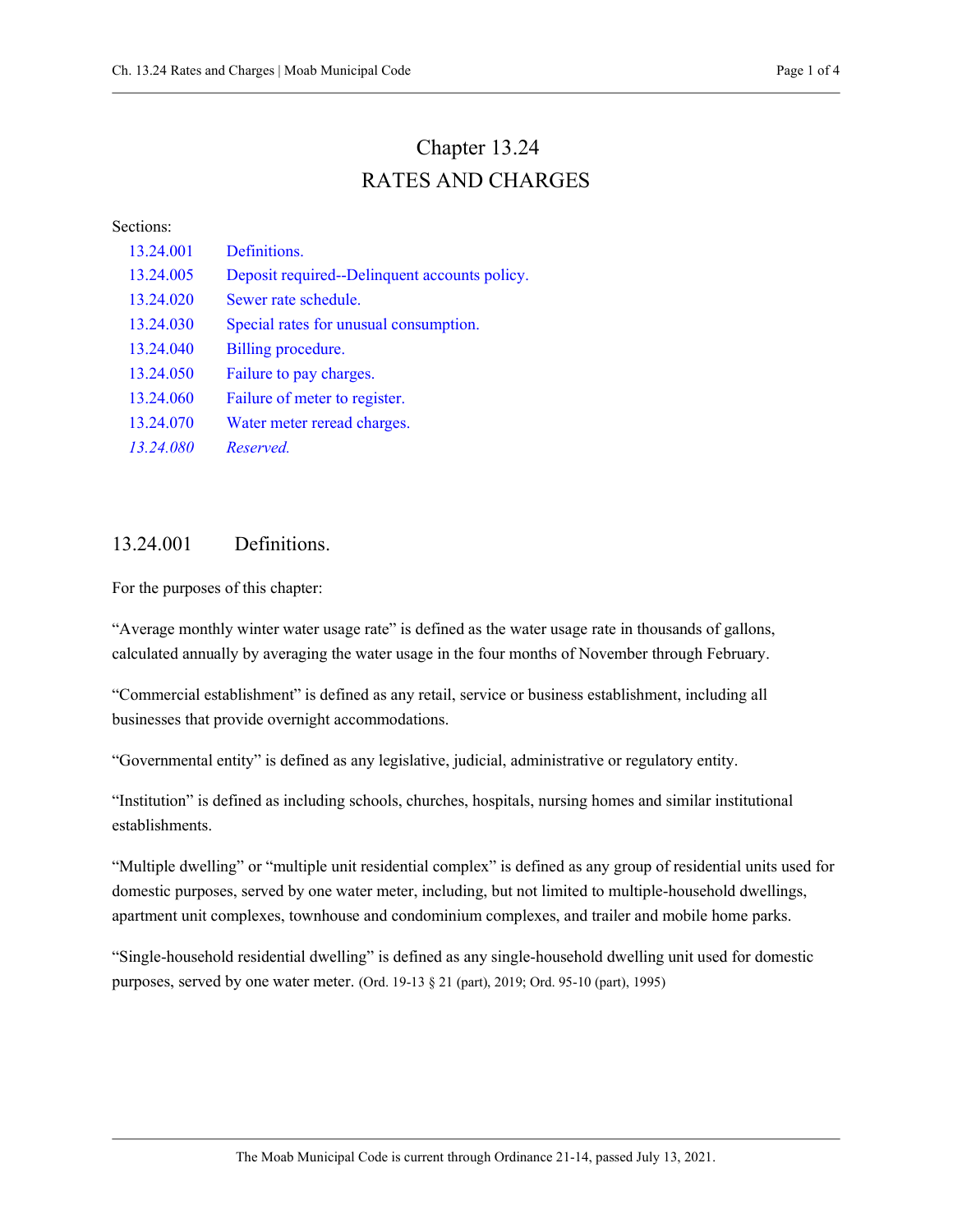#### 13.24.005 Deposit required--Delinquent accounts policy.

A deposit is required for all City water, sewage and trash service accounts. The amount of the deposit is itemized in Chapter 3.50, the Master Fee Schedule.

A. All deposits made with the Citycity are noninterest bearing. After one year the account may be reviewed and the deposit refunded if payment history shows twelve current consecutive payments.

B. The City will disconnect service to any accounts sixty ten days or more delinquent. (Ord. 19-29 (part), 2019: Ord. 19-13 § 21 (part), 2019; Res. 12-90, 1990)

### 13.24.020 Sewer rate schedule.

The sewer rate schedule shall be adopted by resolution of the City Council. If deemed necessary, the City may by resolution specify additional (or excess) sewer rates for users that discharge wastewater in excess of that defined for an equivalent residential user (ERU) as to total dissolved solids (TSS) or biochemical oxygen demand (BOD). Additionally, the City may specify an additional rate for any user which may cause the City to incur increased costs for handling and disposal of excess sewage sludge. Costs associated with treating inflow and infiltration flows into city sewer pipelines will be borne by all rate payers. (Ord. 17-30 (part), 2017: Ord. 17-25 (part), 2017: Ord. 99-17, 1999: Ord. 98-15, 1998)

## 13.24.030 Special rates for unusual consumption.

A. The City Council may from time to time fix special rates and conditions for water and sewer users who use an exceptionally large or small amount of water upon such terms and conditions as they may deem proper.

B. In the event of a water leak on the property owner's side of the water meter, the City Treasurertreasurers department, upon approval of the City Manager, Finance Director, Public Works Director, and City Treasurer, shall issue one half of the dollar-up to fifty percent of the amount of the water charge during the period in which the water leak occurred with the following conditions:

1. The property owner must provide to the City a written statement stating when the leak was discovered and providing evidence that the leak has been fixed. Shall the city be the one to notify the owner of a water leak on the property, the owner will have five business days to fix the issue to be considered for the leak relief.

2. The City waterworks superintendent Public Works Director must deter--mine that excessive usage was not caused by neglect of water lines by the current property owner.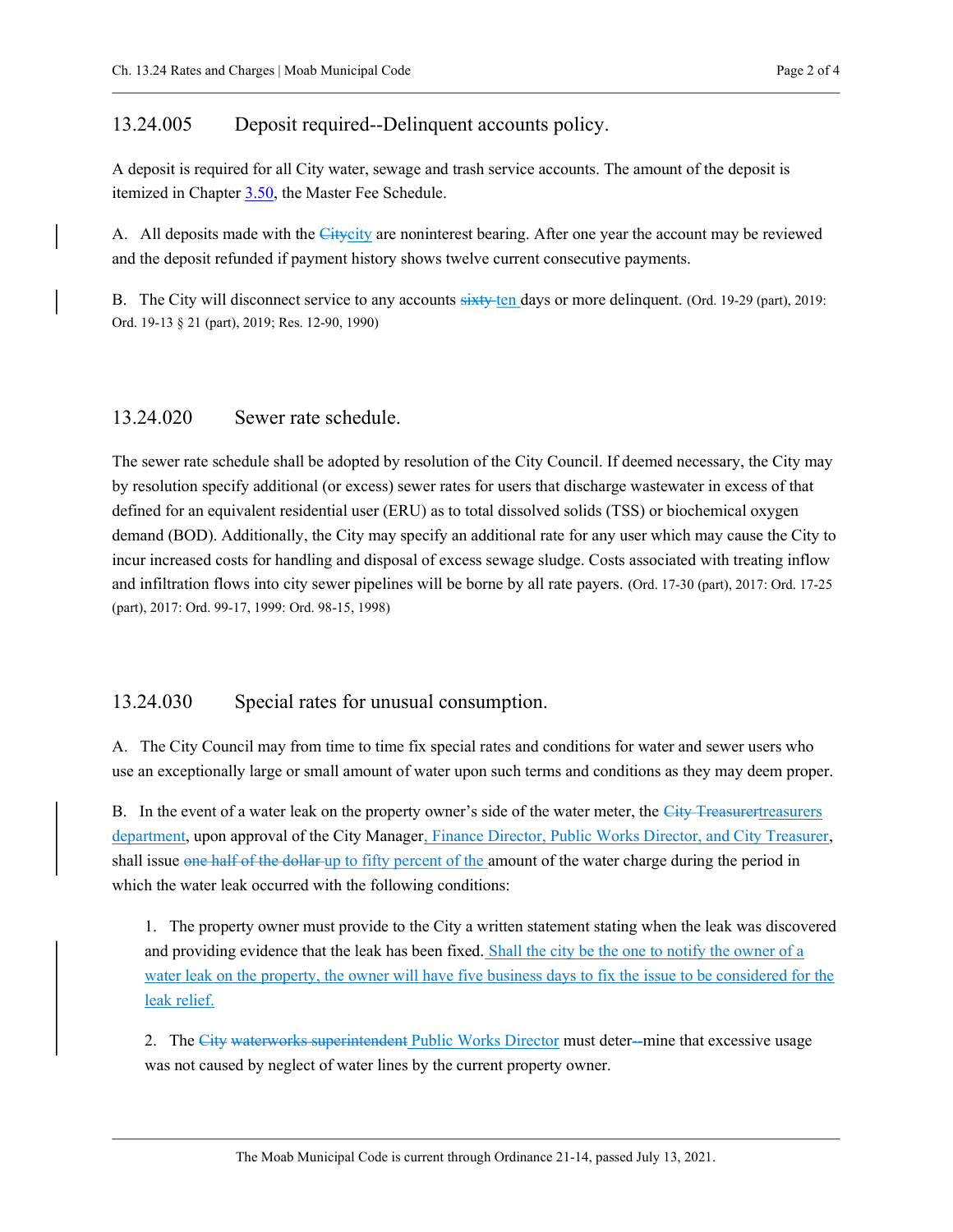3. The leak must have produced water usage at or above twenty thousand gallons per month higher than the previous year's history. If usage history has not been established, evaluation by City Treasurer on accounts comparable to the resident will be made and submitted to the City Manager.

4. Refunds will be given for the maximum of two One months in which the water leak occurred. (Ord. 01-09, 2001; prior code § 26-64)

#### 13.24.040 Billing procedure.

The City Recordert reasurer office, at the end of each month, shall mail a written statement to each water and sewer user that have selected paper billing, and upload file to the online payment portal, stating the amount of the water and sewer bill assessed against him them and when and where payable. The water service and sewer service charges shall be separately itemized but shall have a single total. (Prior code § 26-65)

#### 13.24.050 Failure to pay charges.

If any person neglects, refuses or fails to pay his water or sewer service charges within thirty days from the date of billing thereof, the City Treasurer shall notify the person in writing that the water will be turned off from his premises after ten days from the date of such notification. The City Treasurer shall issue an order to the waterworks superintendentwater department to turn the water off from the premises of such person where such unpaid charges are assessed. Before the water shall be turned on again, all delinquent water and sewer service charges shall be paid in full, plus a deposit and turn-on fee to be established by the City Council, and specified in the Master Fee Schedule, Chapter 3.50. The City Treasurer is authorized to enforce the payment of all delinquent water and sewer rates by an action in law in the corporate name of the Citycity. (Ord. 19-29 (part), 2019: Ord. 87-04 § 5, 1987: prior code § 26-66)

#### 13.24.060 Failure of meter to register.

If any water meter gets out of order and fails to register, the water user shall be charged for the time it was out of order at the average daily rate as registered by the meter when in order. (Prior code § 26-67)